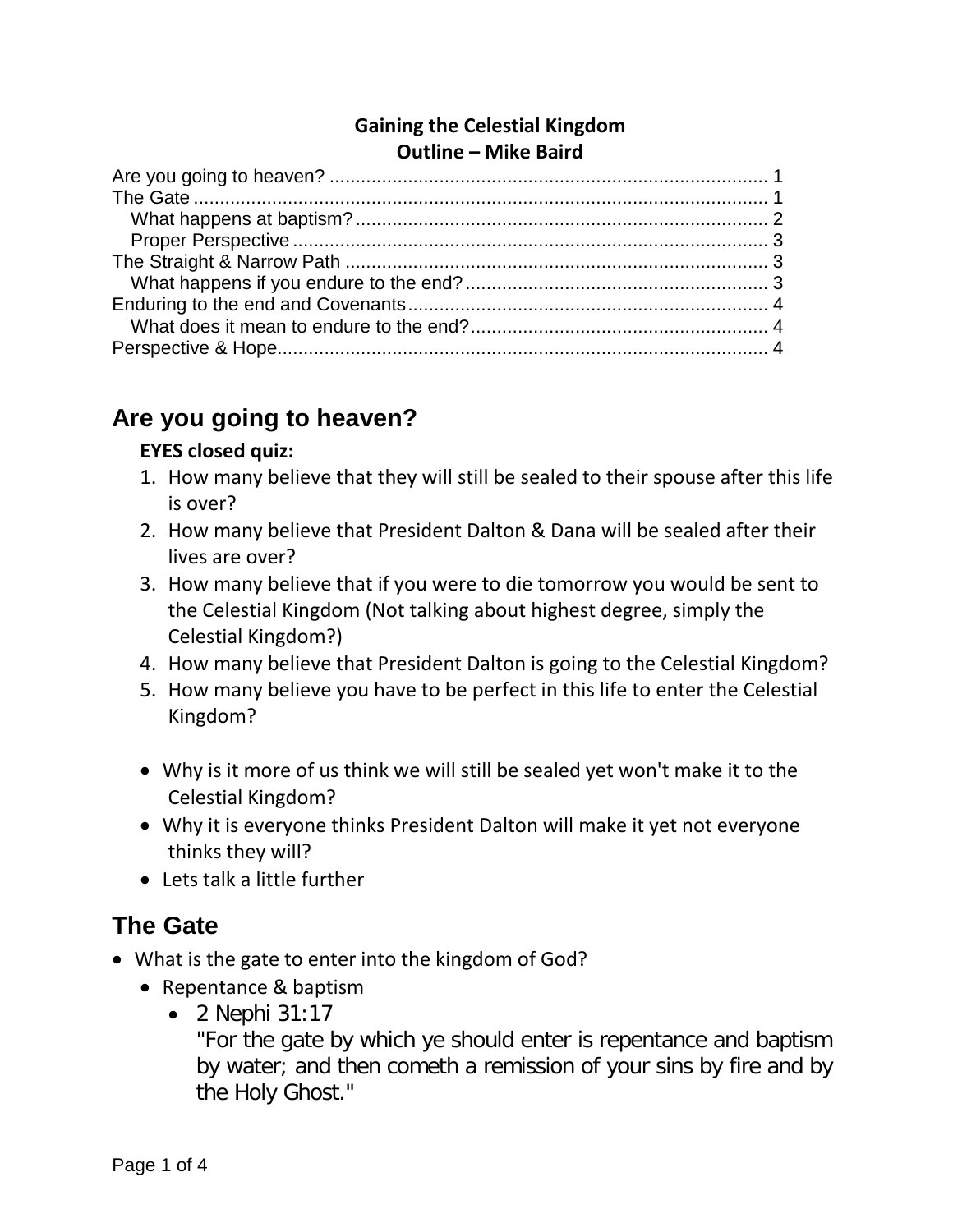#### <span id="page-1-0"></span>*What happens at baptism?*

- Born into the kingdom of Heaven
	- Moses 6:59-60

"even so ye must be born again into the kingdom of heaven, of water, and of the Spirit, and be cleansed by blood, even the blood of mine Only Begotten...

For by the water ye keep the commandment; by the Spirit ye are justified, and by the blood ye are sanctified"

- We join the church Body of Christ
	- 1 Corinthians 12:12-13(12-27)

"For as the body is one, and hath many members, and all the members of that one body, being many, are one body: so also is Christ.

For by one Spirit *are we all baptized into one body*, whether we be Jews or Gentiles, whether we be bond or free; and have been all made to drink into one Spirit."

- We join the church Christ is bridegroom
	- Matt 9:15

"And Jesus said unto them, Can the children of the bridechamber mourn, as long as the bridegroom is with them? but the days will come, when the bridegroom shall be taken from them, and then shall they fast"

- Matt 5:1-13 (Parable of 10 virgins)
- D&C 133:10,19
- Daniel Ludlow:

"The Old Testament prophets often compared the spiritual relation between God and his people to a betrothal or marriage; apostasy, through idolatry or other sin, was likened to unfaithfulness on the part of the marriage partner. (Isa. 1:21; Jer. 3:1-20; Ezek. 16, 23; Hosea 2.)" (Companion to Your Study of the Doctrine and Covenants, vol. 2)

- We are justified
	- We are declared "not guilty"
		- How
			- Through faith in Christ
			- On account of his righteousness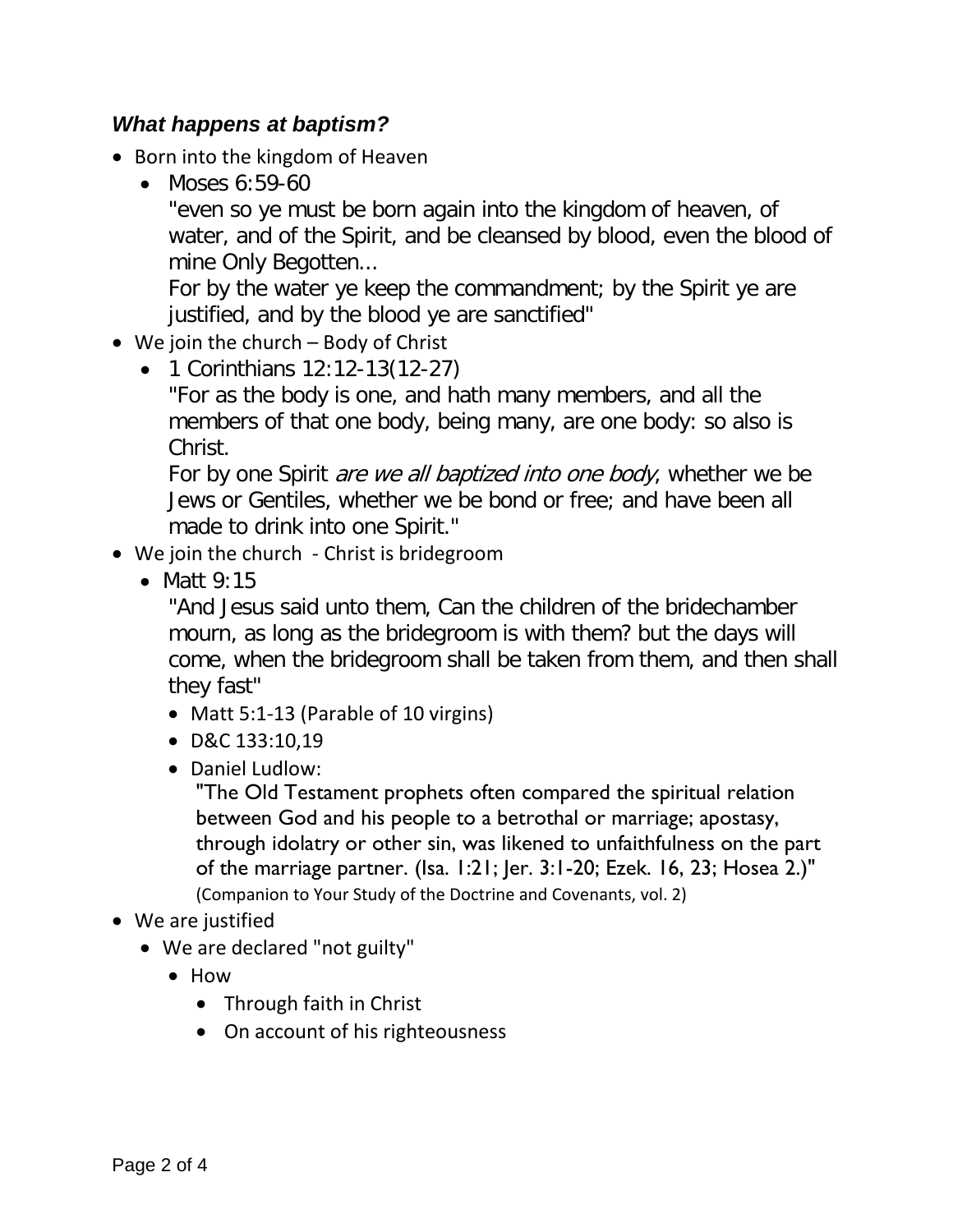- We are Sanctified
	- Made Holy
	- By receiving the gift of the Holy Ghost
- **Another way to say it:**
	- *We join the kingdom of God with a covenant*
	- We can only enter the gate by making a covenant

#### <span id="page-2-0"></span>*Proper Perspective*

- Members of church have already taken steps to enter into the kingdom of God
	- Entered into the covenant
	- Part of the body of Christ
	- heirs of Christ
	- Justified & Sanctified
	- *You and I have entered into the covenant*
	- **How many believe** that if you were to die immediately after your baptism and receipt of the Holy Ghost you would be sent to the Celestial Kingdom?
	- **What is different now** than immediately after baptism
	- In both cases what makes it possible to go to the celestial Kingdom?
	- Let talk a little further

# <span id="page-2-1"></span>**The Straight & Narrow Path**

- Once we have entered the gate we are on the straight and narrow path
- Where does the path lead?
	- 2 Nephi 31:18

"And then are ye in this strait and narrow path which leads to eternal life..."

- What do we do once we are on the path is that all get on the path?
	- 2 Nephi 31:20

"... press forward with a steadfastness in Christ, having a perfect brightness of hope, and a love of God and of all men. Wherefore, if ye shall press forward, feasting upon the word of Christ..."

### <span id="page-2-2"></span>*What happens if you endure to the end?*

- You have eternal life (Celestial Kingdom)
	- 2 Nephi 31:15

"And I heard a voice from the Father, saying: Yea, the words of